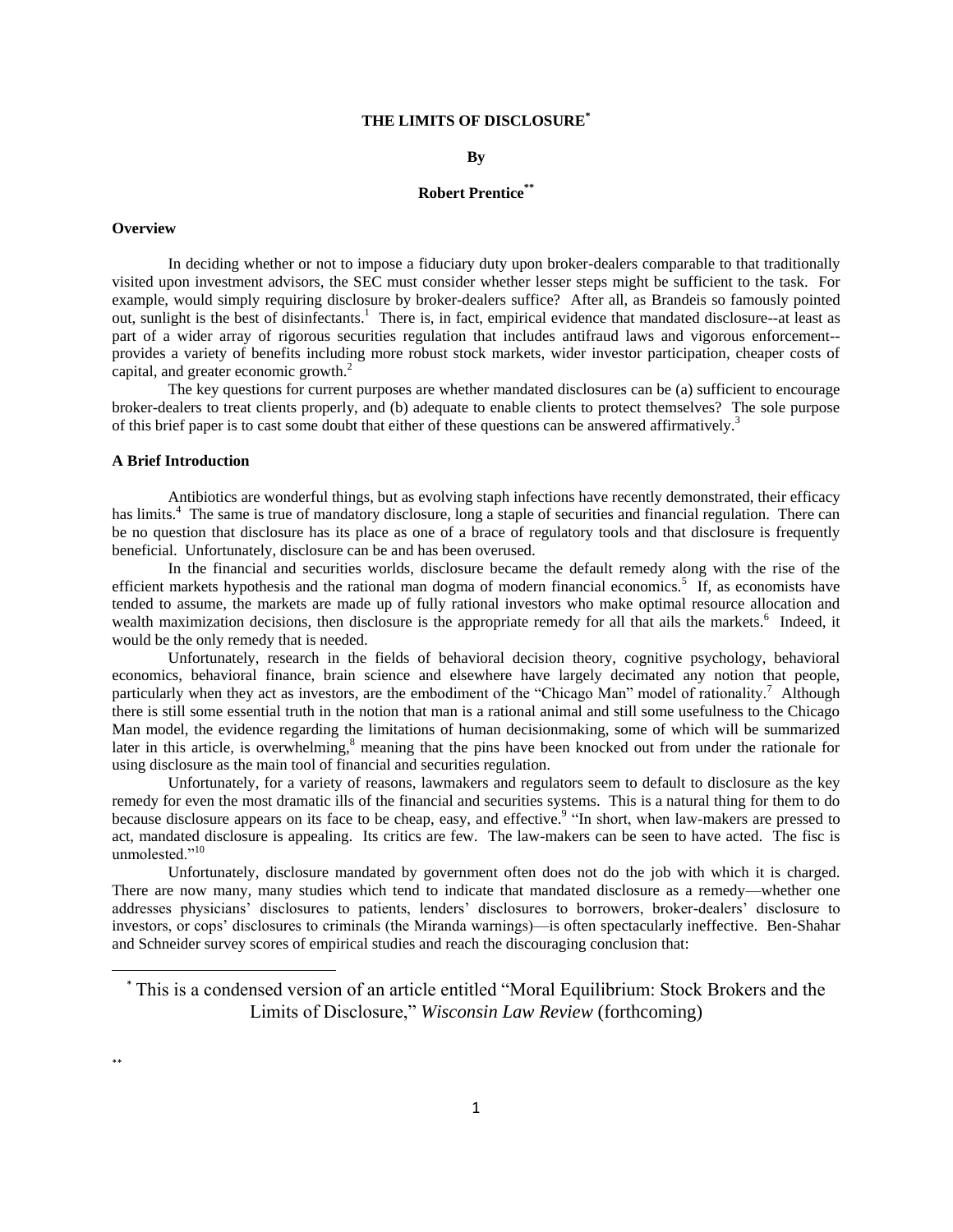…although mandated disclosure addresses a real problem and rests on a plausible assumption, it chronically fails to accomplish its purpose…. Even where mandated disclosure seems to succeed, its costs in money, effort, and time generally swamp its benefits. And mandated disclosure has unintended and undesirable consequences, including driving out better regulation and hurting the people it is supposed to  $h$ elp. $11$ 

This conclusion derives additional support from the recent global financial crisis which has highlighted the limits of a disclosure regime in that in many areas where tragedy struck proper information was available for all to see, yet the disclosure did not prevent disaster.<sup>12</sup>

# **The Disclosers**

Mandated disclosure often fails because of problems on the discloser's side of the equation. Individuals or firms required to disclose financial or other data often have difficulty interpreting the legislative or regulatory mandate, assembling the data, and effectively implementing the mandate (even if they desire to do so).<sup>13</sup> Commonly, they will resist good faith compliance with the disclosure mandate and thereby defeat its best intentions.<sup>14</sup>

Worse still is the potential psychological impact of the mandated disclosure. Cain and his colleagues have demonstrated that when individuals are asked to disclose conflicts of interest, this psychologically frees them up to act in an even more self-interested way than they would have had they not disclosed the conflicts in the first place.<sup>15</sup> Thus, required disclosure can enable a stockbroker, for example, to rationalize selling a product to clients that is not the best available because, after all, he or she has warned the clients of their vulnerable situation.

This result is completely consistent with the concept of moral self-regulation*.* People constantly evaluate their own moral character and compare it to the actions they have taken. If they take an action that they view as inconsistent with their self-perceived high moral character, they often then try to "rebalance" their moral scales by subsequently acting more ethically (moral compensation). On the other hand, if they take an ethical action that validates their self-image as a good person, they may give themselves permission to play fast and loose with the rules for a while (ethical licensing). Thus, studies show that people who committed to help a foreign student and were then given the opportunity to donate to a charity donated much less than people who had not committed to help the foreign student.<sup>16</sup> People who were asked to write about their positive features and were then given the chance to donate to a charity donated much less than people who were first asked to write about their negative features.<sup>17</sup> Thus, a stockbroker who has just done something upfront and honest (disclosed her conflicts of interest) will naturally give herself moral license to take a little advantage of a customer. This is not a conscious decision; most people are unaware of how their ethical decisionmaking can be influenced by a previous decision they have made.<sup>18</sup>

#### **The Disclosees**

The bigger problem with disclosure as the foundational remedy for the bad acts of securities professionals and others is the simple fact that investors, clients, and consumers, like everyone else, tend to only vaguely resemble rational actors in how they make decisions based on the information that they have been given. Several years ago, Professor Choi recommended that Wall Street be completely deregulated, sophisticated investors be left to fend for themselves, and unsophisticated investors be relegated to investing in passive mutual funds where others could look out for their interests.<sup>19</sup> His notion was that "[r]egulation of any sort may be unnecessary for rational investors with good information on the risks and returns offered through particular issuers."<sup>20</sup>

Choi's proposal initially assumed that market forces would cause stockbrokers, for example, to voluntarily disclose the information investors needed to know. That assumption was ill-founded.<sup>21</sup> More importantly for current purposes, the evidence is fairly strong that even if disclosure were mandated by the government, stockbrokers' customers would not as a general rule be able to protect themselves from fraud and other wrongdoing because they are not the rational actors that economists have often modeled them to be. The literature of behavioral psychology and related fields explains why investors typically do not seek out, do not effectively process, and do not even well remember the most important information that is disclosed to them in a variety of settings.

Investors rationally minimize the information that they take in before making a decision. After all, they have lives to live and cannot spend all of their time gathering information about just one of hundreds of decisions they must make during a day's time. In all contexts, including investment contexts, decision makers tend to "satisfice" rather than to optimize their decision making. $22$  Studies show that "operating under conditions that have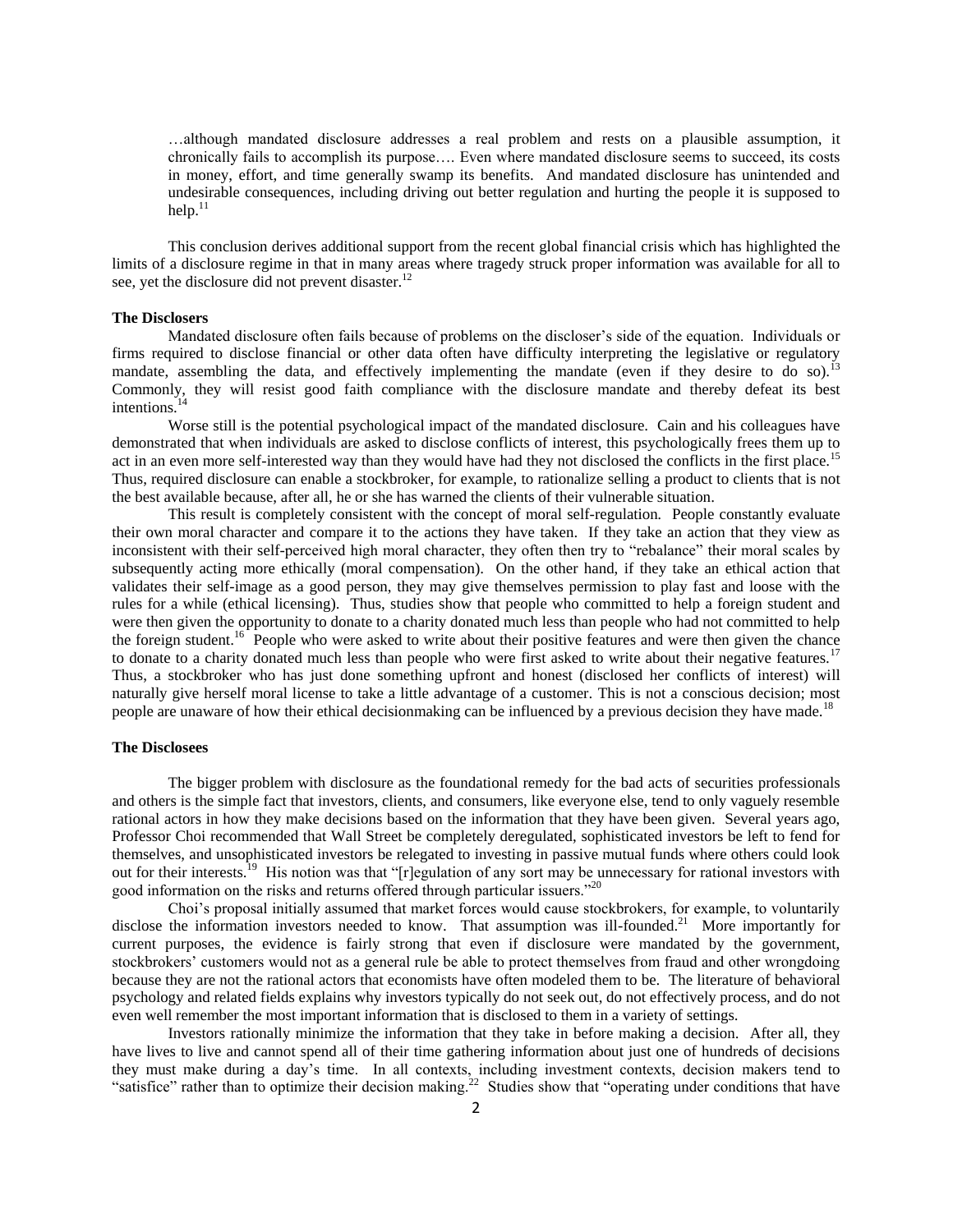both financial and ego consequences and where information acquisition costs are virtually zero, even professional security analysts deciding on which securities to select do not acquire most (or even much) of the information available."<sup>23</sup> Naturally, lay investors gather even less information that is available to them. Ben-Shahar and Schneider observe that people don't like making financial decisions and avoid gathering information that is necessary to make those decisions;<sup>24</sup> for example, only 42% of workers have even *attempted* to calculate how much money they will need to save for their retirement.<sup>2</sup>

Financial information that is disclosed to investors is often beyond their ken. Even when regulators require disclosure to be *simplified*, it is very often beyond the ability of most investors to meaningfully comprehend.<sup>26</sup> Even if they understand it in the first place, they are unlikely to remember it correctly. Studies of informed consent find that people correctly remember only about a third of basic information that is conveyed to them.<sup>27</sup>

One key reason that investors do not invest more time and effort into reading and attempting to comprehend the information that is disclosed to them is that they tend to be overconfident in their decision making prowess<sup>28</sup> and overly optimistic that the bad things that happen to other investors (being defrauded, for example) will not happen to them.<sup>29</sup> Investors are generally poor at calculating probabilities,<sup>30</sup> and generally underestimate the likelihood of relatively low probability events like being defrauded.<sup>31</sup> Because of the attribution bias, investors are slow to learn their lessons because they tend to view their investment successes as the result of their own ability and their failures as being due to simple misfortune.<sup>32</sup> These phenomena—overconfidence, overoptimism, the attribution bias--affect professional investors as much as lay investors.<sup>33</sup>

The false consensus effect causes people to tend to believe that others view the world as they do,  $34$  meaning that people who are honest and would never think of defrauding or mistreating others often falsely ascribe that same attitude to intermediaries with whom they deal, such as stockbrokers.<sup>35</sup>

People also have difficulty properly calibrating the honesty and reliability of the source of their information.<sup>36</sup> Even when people can see the self-serving motives of the source of their information, they have great difficulty properly discounting the reliability of that information.<sup>37</sup> Therefore, even when they have objective evidence that their stockbrokers can profit by taking advantage of them, many people will make decisions as if that fact were utterly irrelevant. After all, they chose the stockbroker and they have (too much) confidence in their own judgment regarding the broker's character. Having chosen the broker because they believe in her integrity, that perception tends to dominate inconsistent facts as investors look for evidence that supports their original decision to repose confidence in the broker.<sup>38</sup>

Many people think that most politicians are crooks, but that their own representative is a good guy and that most lawyers are snakes in the grass, but that their brother-in-law who is a lawyer is a fine fellow. This effect, known as the personal positivity bias,<sup>39</sup> means that once people choose their stockbrokers, even sophisticated investors will strongly wish to trust them regardless of formal warnings and objective evidence that they are not trustworthy.<sup>40</sup>

This is but a tip of the iceberg regarding the vast array of data indicating that the manner in which people gather and process information, even when it is put right in front of them in readily-digestible form, remains quite vulnerable to fraud and other forms of mistreatment. One who studies the various heuristics and biases to which humans are subject can quickly become overwhelmed by the vast number of them. Even a partially comprehensive article on the topic quickly produces a lengthy laundry list of limitations upon rationality. It has been suggested that such a list may go too far,<sup>41</sup> but each year more evidence undermining the rational man model of decision making piles up, and the numerous studies recently surveyed by Ben-Shahar and Schneider regarding the failures of mandated disclosure<sup>42</sup> provide persuasive support for the point of view advanced in this article. As they conclude, "mandated disclosure is fundamentally misconceived because its solution to the problem of choice is information alone, but people's problems with their choices go well beyond informational insufficiency."<sup>43</sup> And these problems include vulnerability to fraud and other mistreatment that affects both sophisticated and lay investors.

#### **Conclusion**

People pay stockbrokers for investment advice because they do not want to gather the information and undergo the training necessary to make expert decisions themselves. They wish to rely upon the expert judgment of the securities professional. Unfortunately, if the professional's only responsibility is to disclose: "I may have a conflict of interest," the effects may be unfortunate. First, brokers will likely mistakenly believe that their customers will make meaningful use of the disclosure and will have a tendency to give themselves license to act more selfishly in giving investment advice. Second, the customers will likely not, in fact, make meaningful use of the disclosure. The customers won't read the disclosure. Or if they do, they will not understand its key points. Or if they do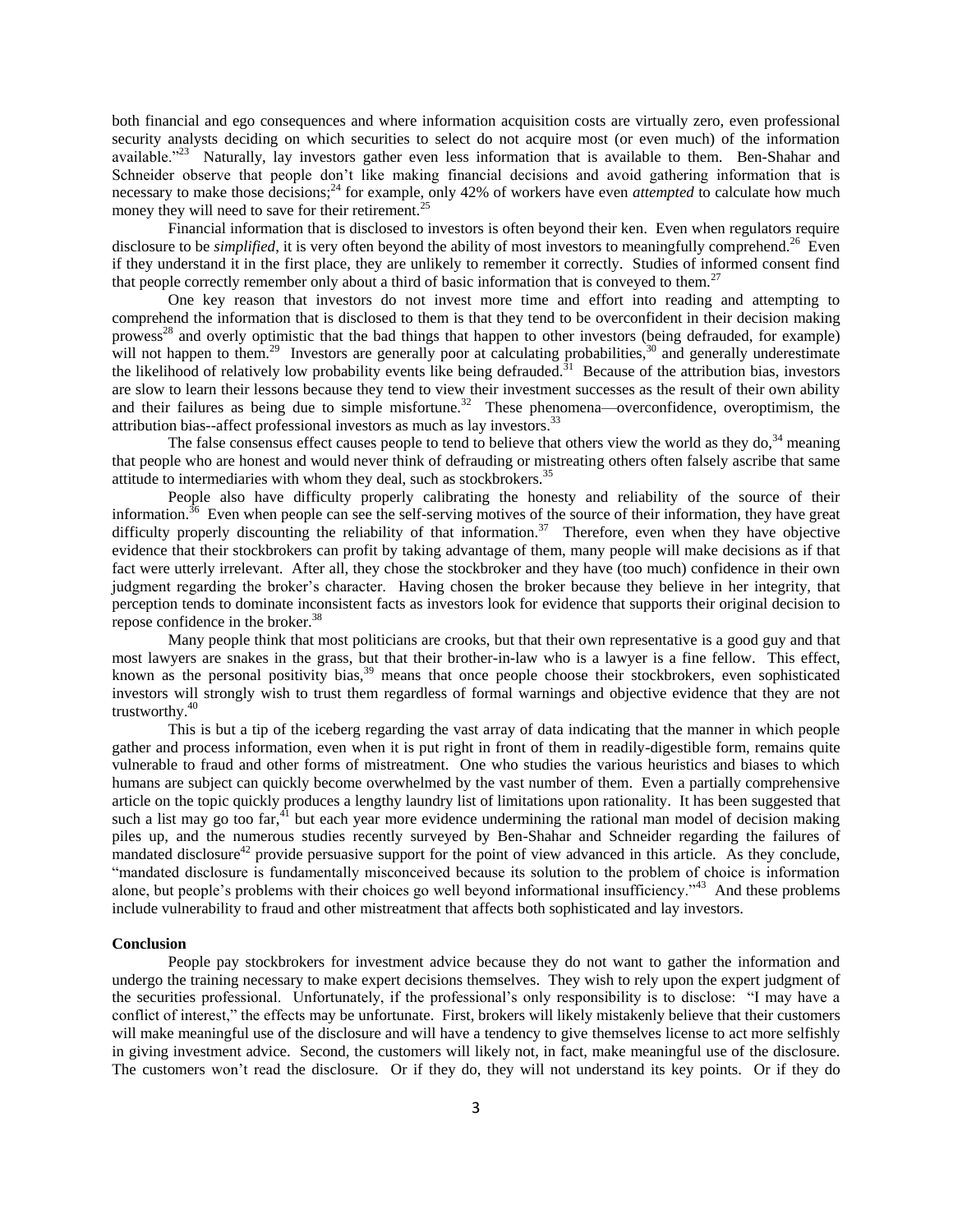understand them, they will not long remember them. And if they do read, understand, and remember, they still will not likely adjust their decisionmaking sufficiently to account for the disclosed conflicts of interest.

 $3$  This articles takes no position on the broader issue of whether a fiduciary obligation should be imposed upon broker-dealers.

4 *See* BRAD SPELLBERG, RISING PLAGUE: THE GLOBAL THREAT FROM DEADLY BACTERIA AND OUR DWINDLING ARSENAL TO FIGHT THEM (2009).

<sup>5</sup> Emilios Avgouleas, "What Future for Disclosure as a Regulatory Technique? Lessons from the Global Financial Crisis and Beyond," 2 (March, 2009), *available at* http://ssrn.com/abstract=1369004.

 $\overline{\phantom{a}}$ 

6 *Id.* 7 *See generally* Robert A. Prentice, *Chicago Man, K-T Man, and the Future of Behavioral Law and Economics,* 56 VAN. L. REV. 1663 (2003) (contrasting the evidence supporting the competing behavioral and economic models of human behavior).

 $^8$  *See, e.g., <code>Max Bazerman,</code> Judgment in Managerial Decision Making (5th ed. 2002); Reid Hastie &* ROBYN M. DAWES, RATIONAL CHOICE IN AN UNCERTAIN WORLD (2001); SCOTT PLOUS, THE PSYCHOLOGY OF JUDGMENT AND DECISION MAKING (1993).

<sup>9</sup> Omri Ben-Shahar & Carl E. Schneider,"The Failure of Mandated Disclosure," 24-25 (March 2010), *available at* http://ssrn.com/abstract=1567284.

 $^{10}$  *Id.* at 25.

<sup>11</sup> *Id.* at 4.

<sup>12</sup> Avgouleas, *supra* note <sub>\_\_</sub>, at 14-22. Avgouleas makes a strong case for an explanation for the global financial crisis that is unrelated to disclosure deficiencies, noting that

…investors had in many cases sufficient information about the risks of their investment strategies and of the financial products used to implement them. Yet market actors could not properly process available information in those cases and adjust their position to the riskiness of structured credit securities for a variety of reasons. First, due to product complexity, boundedly rational investors failed to understand the mechanics and risks of shadow banking and structured credit securities. Second, because of market players' tendency to herd, responding strategically to other market actors' behavior, these did not have the capacity or the desire to use in a rational way the disclosed information and take contrarian positions. Third, the influence of other behavioural factors such as the use of heuristics, and investor overconfidence in times of market euphoria, because of abundance of easy credit and rising market prices, meant that investors chose to ignore the warning signals in the disclosed data in favour of over-reliance on credit ratings.

*Id.* at 4.

<sup>13</sup> Ben-Shahar & Schneider, *supra* note \_\_, at 29-32.

<sup>14</sup> *Id.* at 36.

<sup>15</sup> Daylian M. Cain et al., *The Dirt on Coming Clean: Perverse Effects of Disclosing Conflicts of Interest,* 34 J. LEG. STUD. 1, 6-7 (2005).

<sup>16</sup> Uzma Khan & Ravi Dhar, *Licensing Effect in Consumer Choice*, 43 JOURNAL OF MARKETING RESEARCH 259 (2006).

<sup>17</sup> Sonya Schdeva, Rumen Iliev & Douglas L. Medin, *Sinning Saints and Saintly Sinners: The Paradox of Moral Self-Regulation*, 20 PSYCHOLOGICAL SCIENCE 523 (2009)

<sup>18</sup> Chen-Bo Zhong et al., *Moral Self-Regulation: Licensing and Compensation*, *in* PSYCHOLOGICAL PERSPECTIVES ON UNETHICAL BEHAVIOR AND DECISION MAKING (David DeCremer, ed., 2009).

<sup>19</sup> Stephen Choi, *Regulating Investors Not Issuers: A Market-Based Proposal*, 88 CAL. L. REV. 279 (2000). <sup>20</sup> *Id.* at 282-83.

<sup>21</sup> This assumption was dubious and inconsistent with stockbrokers' track record. *See* Robert A. Prentice, *Whither Securities Regulation? Some Behavioral Observations Regarding Proposals for Its Future,* 51 DUKE L. J. 1397, 1426-34 (2002) [hereinafter "Prentice, *Whither Securities Regulation?"*].

<sup>&</sup>lt;sup>1</sup> LOUIS D. BRANDEIS, OTHER PEOPLE'S MONEY 62 (1914).

<sup>&</sup>lt;sup>2</sup> FRANK B. CROSS & ROBERT A. PRENTICE, LAW AND CORPORATE FINANCE 152-189 (2007) (summarizing existing empirical literature and adding modestly to it.